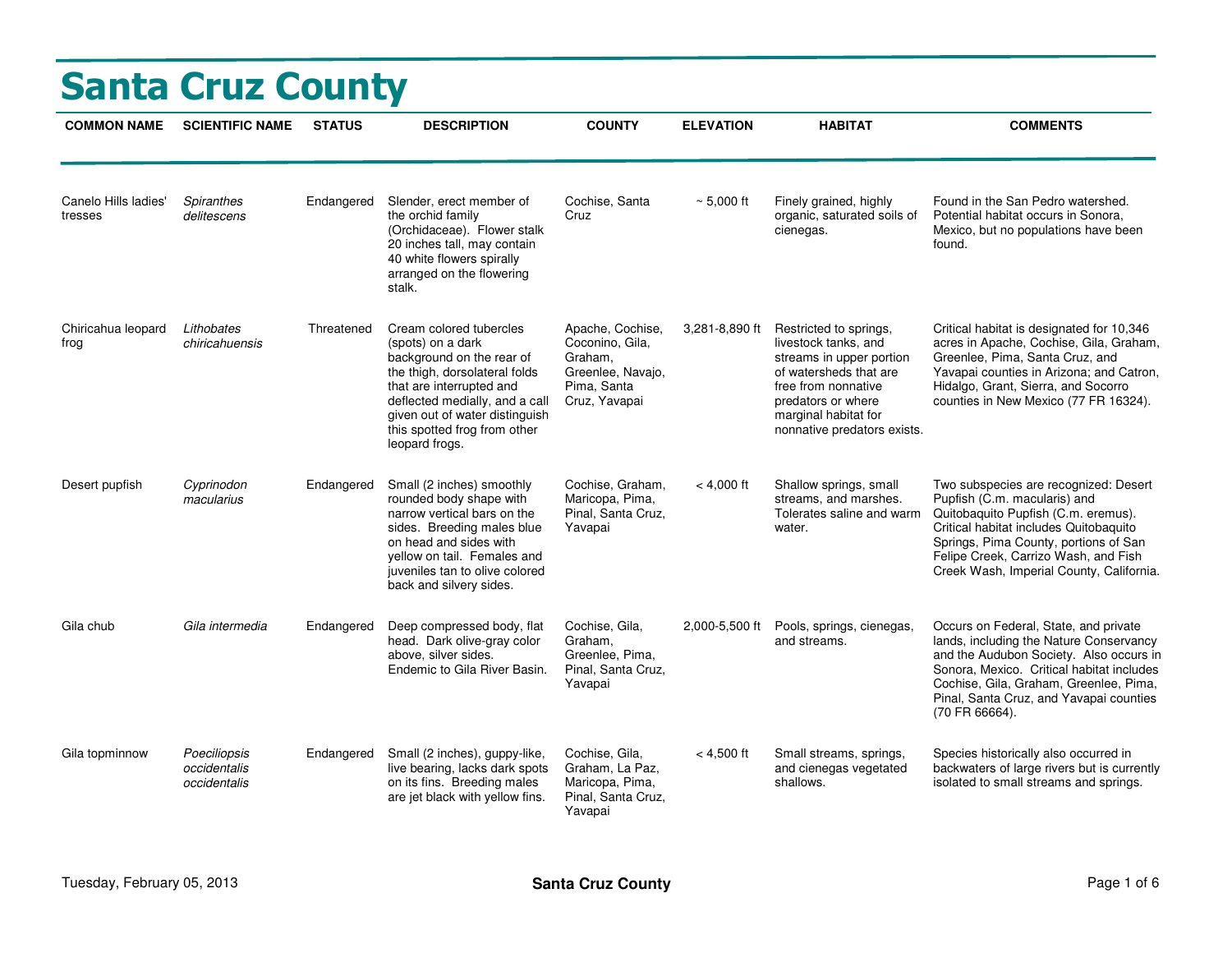| <b>COMMON NAME</b>                     | <b>SCIENTIFIC NAME</b>                      | <b>STATUS</b> | <b>DESCRIPTION</b>                                                                                                                                                                                                                    | <b>COUNTY</b>                                                                                                                         | <b>ELEVATION</b> | <b>HABITAT</b>                                                                   | <b>COMMENTS</b>                                                                                                                                                                                                                                                                                                                                                                                                                                      |
|----------------------------------------|---------------------------------------------|---------------|---------------------------------------------------------------------------------------------------------------------------------------------------------------------------------------------------------------------------------------|---------------------------------------------------------------------------------------------------------------------------------------|------------------|----------------------------------------------------------------------------------|------------------------------------------------------------------------------------------------------------------------------------------------------------------------------------------------------------------------------------------------------------------------------------------------------------------------------------------------------------------------------------------------------------------------------------------------------|
| Huachuca water<br>umbel                | Lilaeopsis<br>schaffneriana ssp.<br>recurva | Endangered    | Herbaceous, semi-aquatic<br>perennial in the parsley<br>family (Umbelliferae) with<br>slender erect, hollow, leaves<br>that grow from the nodes of<br>creeping rhizomes. Flower:<br>3 to 10 flowered umbels<br>arise from root nodes. | Cochise, Pima,<br>Santa Cruz                                                                                                          | 3,500-6,500 ft   | Cienegas, perennial low<br>gradient streams,<br>wetlands.                        | Species also occurs in adjacent Sonora,<br>Mexico, west of the continental divide.<br>Critical habitat includes Cochise and<br>Santa Cruz counties (64 FR 37441).                                                                                                                                                                                                                                                                                    |
| Jaguar                                 | Panthera onca                               | Endangered    | Largest species of cat native<br>to Southwest. Muscular,<br>with relatively short, massive<br>limbs, and a deep-chested<br>body. Usually cinnamon-buff<br>in color with many black<br>spots. Weights ranges from<br>90-300 lbs.       | Cochise, Pima,<br>Santa Cruz                                                                                                          | 1,600-9,000 ft   | Found in Sonoran<br>desertscrub up through<br>subalpine conifer forest.          | Critical habitat is being proposed for a<br>total of 838,232 ac. in Cochise, Pima,<br>and Santa Cruz counties, Arizona; and<br>Hidalgo County, New Mexico (77 FR<br>50214). A recovery team for the jaguar<br>was formed in 2010, who completed a<br>recovery outline for the species in April,<br>2012. The recovery team is currently<br>developing a full recovery plan for the<br>species based on the recovery outline.                         |
| Lesser long-nosed<br>bat               | Leptonycteris<br>curasoae<br>yerbabuenae    | Endangered    | Elongated muzzle, small leaf<br>nose, and long tongue.<br>Yellowish brown or gray<br>above and cinnamon brown<br>below. Tail minute and<br>appears to be lacking.<br>Easily disturbed.                                                | Cochise, Gila,<br>Graham,<br>Greenlee,<br>Maricopa, Pima,<br>Pinal, Santa<br>Cruz, Yuma                                               | 1,600-7,500 ft   | Desert scrub habitat with<br>agave and columnar cacti<br>present as food plants. | Day roosts in caves and abandoned<br>tunnels. Forages at night on nectar,<br>pollen, and fruit of paniculate agaves and<br>columnar cacti. This species is migratory<br>and is present in Arizona usually from<br>April to September and south of the<br>border the remainder of the year.                                                                                                                                                           |
| Mexican spotted owl Strix occidentalis | lucida                                      | Threatened    | Medium sized with dark eyes<br>and no ear tufts. Brownish<br>and heavily spotted with<br>white or beige.                                                                                                                              | Apache, Cochise,<br>Coconino, Gila,<br>Graham,<br>Greenlee,<br>Maricopa,<br>Mohave, Navajo,<br>Pima, Pinal,<br>Santa Cruz,<br>Yavapai | 4,100-9,000 ft   | Nests in canyons and<br>dense forests with multi-<br>layered foliage structure.  | Generally nest in older forests of mixed<br>conifer or ponderosa pine/gambel oak<br>type, in canyons, and use variety of<br>habitats for foraging. Sites with cool<br>microclimates appear to be of importance<br>or are preferred. Critical habitat was<br>finalized on August 31, 2004 (69 FR<br>53182) in Arizona in Apache, Cochise,<br>Coconino, Gila, Graham, Greenlee,<br>Maricopa, Navajo, Pima, Pinal, Santa<br>Cruz, and Yavapai counties. |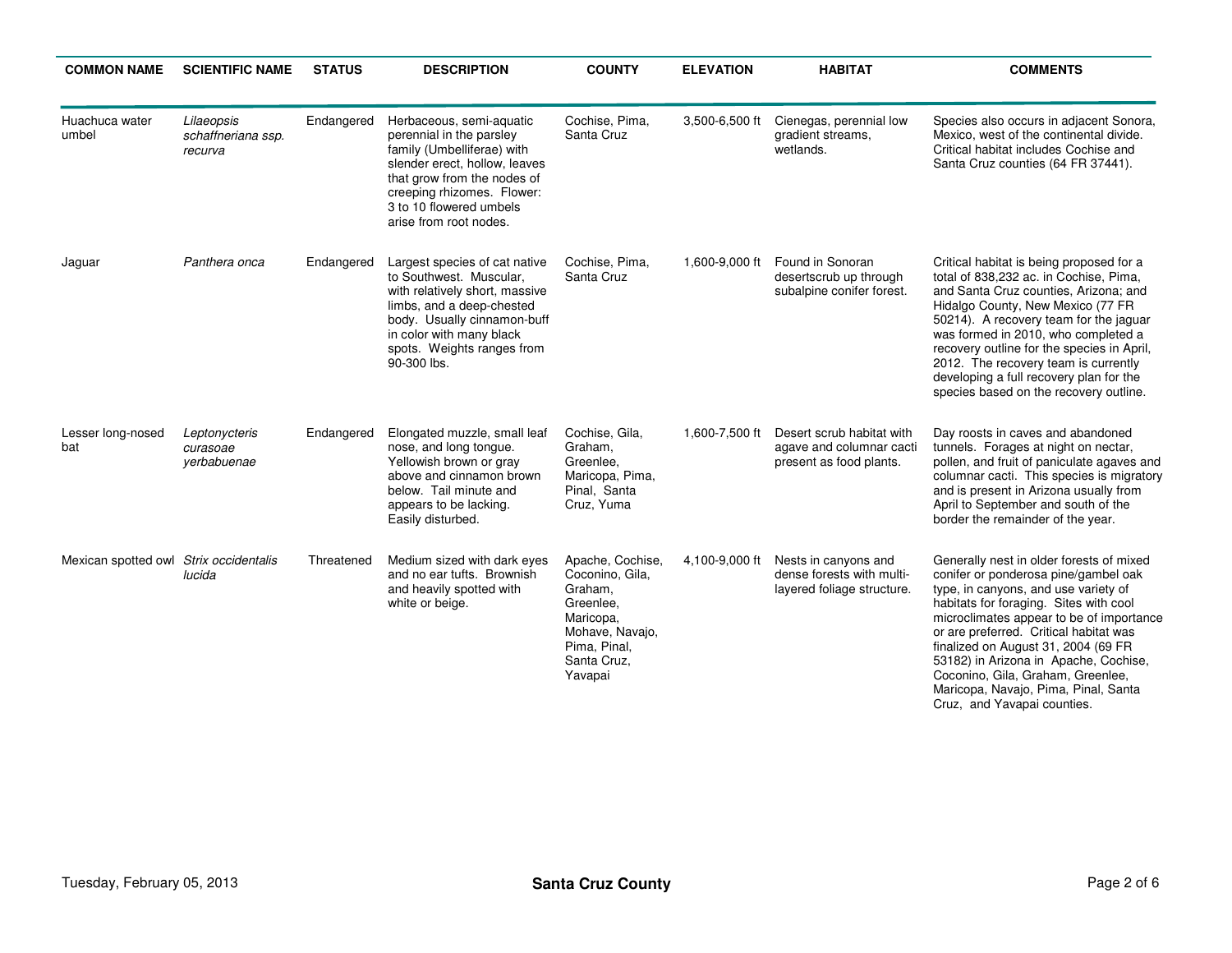| <b>COMMON NAME</b>          | <b>SCIENTIFIC NAME</b>                      | <b>STATUS</b> | <b>DESCRIPTION</b>                                                                                                                                                                                                                                         | <b>COUNTY</b>                                        | <b>ELEVATION</b> | <b>HABITAT</b>                                                                                                          | <b>COMMENTS</b>                                                                                                                                                                                                                                                                                                                                                             |
|-----------------------------|---------------------------------------------|---------------|------------------------------------------------------------------------------------------------------------------------------------------------------------------------------------------------------------------------------------------------------------|------------------------------------------------------|------------------|-------------------------------------------------------------------------------------------------------------------------|-----------------------------------------------------------------------------------------------------------------------------------------------------------------------------------------------------------------------------------------------------------------------------------------------------------------------------------------------------------------------------|
| Ocelot                      | Leopardus pardalis                          | Endangered    | Medium-sized spotted cat<br>that is yellowish with black<br>streaks and stripes running<br>from front to back. Tail is<br>spotted and about 1/2 the<br>length of head and body.<br>Face is less heavily streaked<br>than the back and sides.               | Cochise, Gila,<br>Graham, Pima,<br>Pinal, Santa Cruz | $< 8,000$ ft     | Desert scrub in Arizona.<br>Humid tropical and sub-<br>tropical forests, and<br>savannahs in areas south<br>of the U.S. | Little is known about ocelot habitat use in<br>Arizona; however, ocelots are typically<br>associated with areas of dense cover.<br>Four confirmed reports of ocelots have<br>been received from Gila (one) and<br>Cochise (three) counties since 2009.<br>Based on photographic evidence, two of<br>the reports from Cochise County were<br>most likely of the same ocelot. |
| Pima pineapple<br>cactus    | Coryphantha<br>scheeri var.<br>robustispina | Endangered    | Hemispherical stems 4-7<br>inches tall 3-4 inches<br>diameter. Central spine 1<br>inch long straw colored<br>hooked surrounded by 6-15<br>radial spines. Flower:<br>yellow, salmon, or rarely<br>white narrow floral tube.                                 | Pima, Santa Cruz                                     | 2,300-5,000 ft   | Sonoran desertscrub or<br>semi-desert grassland<br>communities.                                                         | Occurs in alluvial valleys or on hillsides in<br>rocky to sandy or silty soils. This species<br>can be confused with juvenile barrel<br>cactus (Ferocactus). However, the<br>spines of the later are flattened, in<br>contrast with the round cross-section of<br>the Coryphanta spines. About 80-90% of<br>individuals occur on state or private land.                     |
| Sonora chub                 | Gila ditaenia                               | Threatened    | Minnow (<5 inches long)<br>moderately chubby, dark-<br>colored fish with two<br>prominent black lateral<br>bands on the sides and a<br>dark oval spot at the base of<br>the tail. Breeding males<br>have red lower fins and a<br>orange belly.             | Santa Cruz                                           | 3,900 ft         | Perennial and intermittent.<br>small to moderate sized<br>streams with boulders and<br>cliffs.                          | Critical habitat includes Sycamore Creek<br>(Santa Cruz County) and a 15 meter<br>buffer from the U.S.- Mexico border to<br>approximately 8 km upstream; Yank<br>Spring; lowermost 2 km of Penasco<br>Creek; and lowermost 0.4 km of an<br>unnamed Sycamore Creek tributary (51<br>FR 16042). Species extends into Mexico<br>(Altar and Magdalena rivers).                  |
| Sonoran tiger<br>salamander | Ambystoma<br>mavortium stebbinsi            | Endangered    | Large, light-colored blotches<br>or reticulations on a dark<br>background.<br>Metamorphosed individuals<br>are 1.8 to 5.9 inches in snout-<br>vent length. Aquatic larvae<br>are uniform dark colored with<br>plume-like gills and<br>developed tail fins. | Cochise, Santa<br>Cruz                               | 4,000-6,300 ft   | Stock tanks and<br>impounded cienegas;<br>rodent burrows, rotted<br>logs, and other moist<br>cover sites.               | Populations occur within the headwaters<br>of the Santa Cruz and San Pedro Rivers.<br>These include San Rafael Valley and in<br>the foothills of the east slope of the<br>Patagonia and Huachuca Mountains and<br>Fort Huachuca.                                                                                                                                            |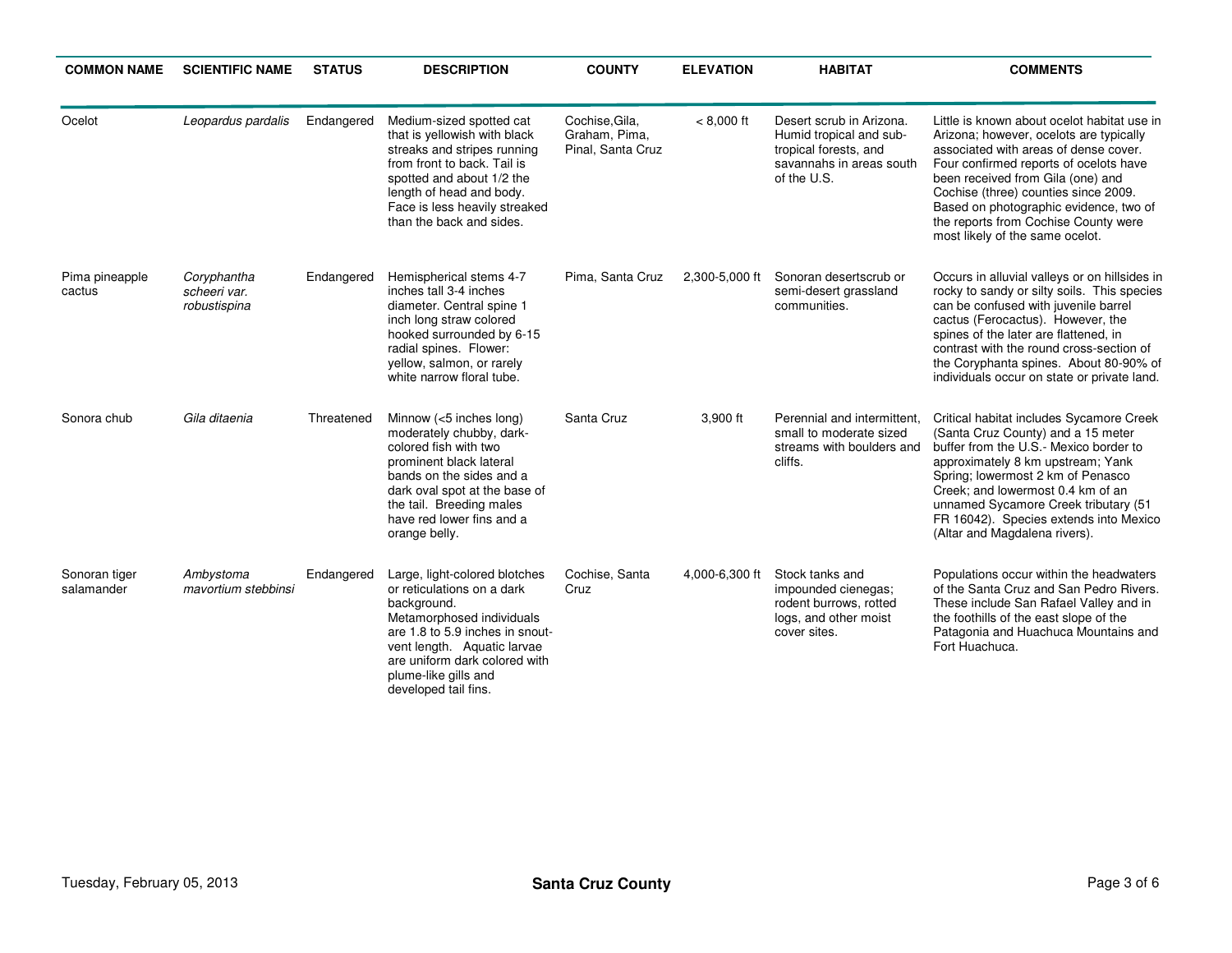| <b>COMMON NAME</b>                           | <b>SCIENTIFIC NAME</b>        | <b>STATUS</b> | <b>DESCRIPTION</b>                                                                                                                                                                                                                                                                             | <b>COUNTY</b>                                                                                                                                       | <b>ELEVATION</b> | <b>HABITAT</b>                                                                           | <b>COMMENTS</b>                                                                                                                                                                                                                                                                                                                                                                                                                                                                                                                                                                                                                                                               |
|----------------------------------------------|-------------------------------|---------------|------------------------------------------------------------------------------------------------------------------------------------------------------------------------------------------------------------------------------------------------------------------------------------------------|-----------------------------------------------------------------------------------------------------------------------------------------------------|------------------|------------------------------------------------------------------------------------------|-------------------------------------------------------------------------------------------------------------------------------------------------------------------------------------------------------------------------------------------------------------------------------------------------------------------------------------------------------------------------------------------------------------------------------------------------------------------------------------------------------------------------------------------------------------------------------------------------------------------------------------------------------------------------------|
| Southwestern<br>willow flycatcher            | Empidonax traillii<br>extimus | Endangered    | Small passerine (about 6<br>inches) grayish-green back<br>and wings, whitish throat,<br>light olive-gray breast and<br>pale yellowish belly. Two<br>wingbars visible. Eye-ring<br>faint or absent.                                                                                             | Apache, Cochise,<br>Coconino, Gila,<br>Graham,<br>Greenlee, La Paz,<br>Maricopa,<br>Mohave, Navajo,<br>Pima, Pinal,<br>Santa Cruz,<br>Yavapai, Yuma | $< 8,500$ ft     | Cottonwood/willow and<br>tamarisk vegetation<br>communities along rivers<br>and streams. | Riparian-obligate bird that occupies<br>migratory/breeding habitat from late April-<br>Sept. Critical habitat was finalized on<br>October 19, 2005 in Apache, Cochise,<br>Gila, Graham, Greenlee, Maricopa,<br>Mohave, Pima, Pinal, and Yavapai<br>counties (70 FR 60886). Revised critical<br>habitat was proposed August 15, 2011<br>(76 FR 50542) and includes river<br>segments in counties currently<br>designated plus those in La Paz, Santa<br>Cruz, and Yuma counties. The 2005<br>critical habitat designation remains in<br>effect until the current proposal is<br>finalized. Training seminar/permits<br>required for those conducting call<br>playback surveys. |
| Arizona treefrog<br>(Huachuca/Canelo<br>DPS) | Hyla wrightorum               | Candidate     | Small (1.8 inches in length)<br>green frog; dark eye stripe<br>extends past shoulder onto<br>the sides of the body, may<br>break into spots or dashes<br>past shoulder, throat on<br>males dusky green or tan;<br>larger tadpoles golden brown<br>above and below with<br>mottled black tails. | Cochise, Santa<br>Cruz                                                                                                                              | 5,000-8,500 ft   | Madrean oak woodlands.<br>savannah, pine-oak<br>woodlands, and mixed<br>conifer forests. | Known from less than 20 localities in the<br>Huachuca Mountains and adjacent<br>Canelo Hills. Believed this population is<br>geographically disjunct from the other<br>known locality in the wetlands at Rancho<br>Los Fresnos, Sonora, Mexico.                                                                                                                                                                                                                                                                                                                                                                                                                               |
| Huachuca<br>springsnail                      | Pyrgulopsis<br>thompsoni      | Candidate     | Very small (.06-.12 inches)<br>conical shell. Identification<br>must be verified by<br>characteristics of<br>reproductive organs.                                                                                                                                                              | Cochise, Santa<br>Cruz                                                                                                                              | 4,500-7,200 ft   | Aquatic areas, small<br>springs with vegetation<br>and slow to moderate flow.            | Individuals found on firm substances<br>(roots, wood, and rocks). Other<br>populations found on Fort Huachuca.                                                                                                                                                                                                                                                                                                                                                                                                                                                                                                                                                                |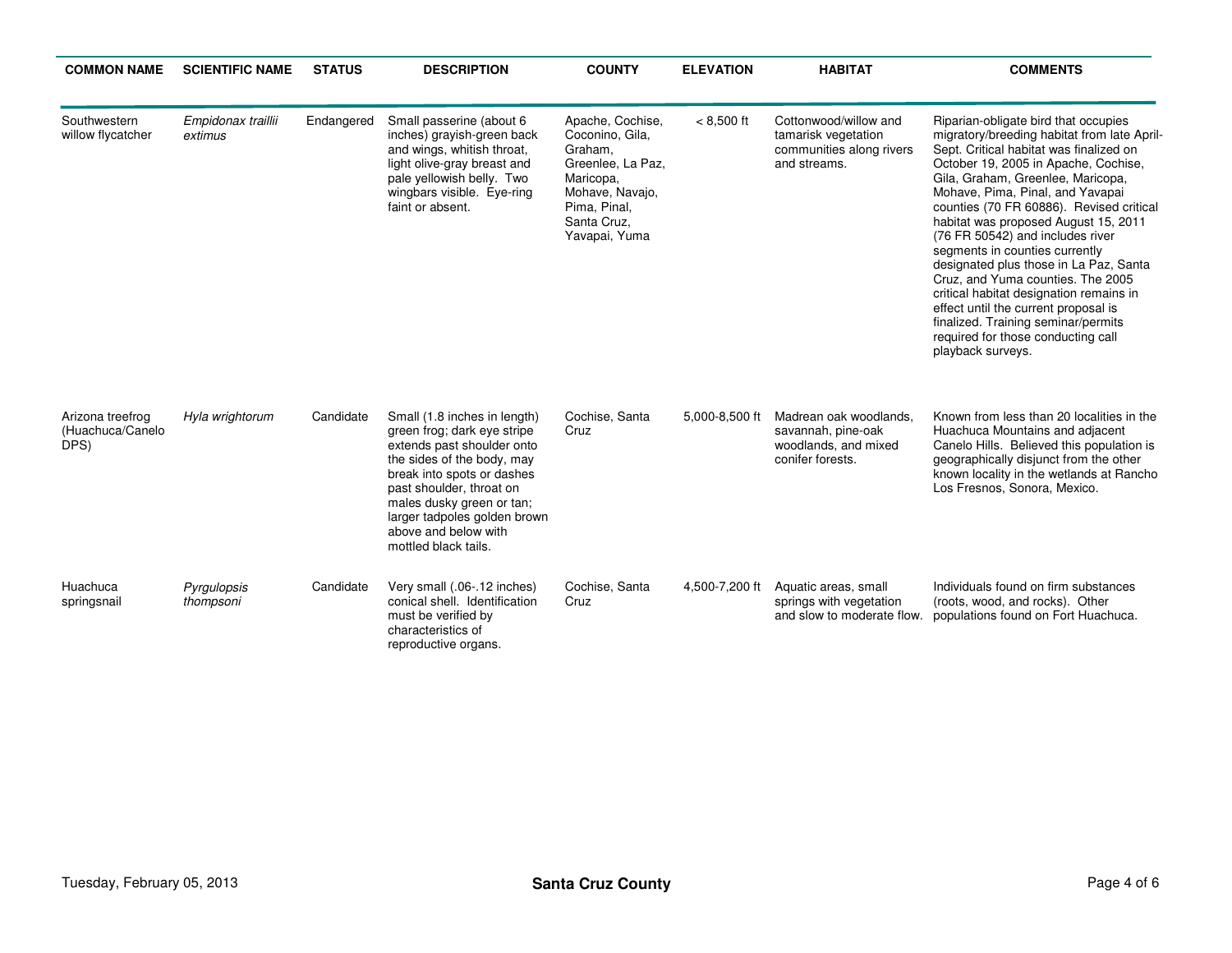| <b>COMMON NAME</b>              | <b>SCIENTIFIC NAME</b>       | <b>STATUS</b> | <b>DESCRIPTION</b>                                                                                                                                                                                                                                                                                                                                                                                             | <b>COUNTY</b>                                                                                          | <b>ELEVATION</b> | <b>HABITAT</b>                                                                                                                                                                                                                                                                              | <b>COMMENTS</b>                                                                                                                                                                                                                                                                                                                                                                                                                                                     |
|---------------------------------|------------------------------|---------------|----------------------------------------------------------------------------------------------------------------------------------------------------------------------------------------------------------------------------------------------------------------------------------------------------------------------------------------------------------------------------------------------------------------|--------------------------------------------------------------------------------------------------------|------------------|---------------------------------------------------------------------------------------------------------------------------------------------------------------------------------------------------------------------------------------------------------------------------------------------|---------------------------------------------------------------------------------------------------------------------------------------------------------------------------------------------------------------------------------------------------------------------------------------------------------------------------------------------------------------------------------------------------------------------------------------------------------------------|
| Northern Mexican<br>Gartersnake | Thamnophis eques<br>megalops | Candidate     | Background color ranges<br>from olive, olive-brown, to<br>olive-gray. Body has three<br>yellow or light colored stripes<br>running down the length of<br>the body, darker towards tail.<br>Species distinguished from<br>other native gartersnakes by<br>the lateral stripes reaching<br>the 3rd and 4th scale rows.<br>Paired black spots extend<br>along dorsolateral fields.                                | Apache, Cochise,<br>Coconino, Gila,<br>Graham, Navajo,<br>Pima, Pinal,<br>Santa Cruz.<br>Yavapai       | 130-8,500 ft     | Cienegas, stock tanks,<br>large-river riparian<br>woodlands and forests.<br>streamside gallery forests.                                                                                                                                                                                     | Core population areas in the U.S. include<br>mid/upper Verde River drainage,<br>mid/lower Tonto Creek, and the San<br>Rafael Valley and surrounding area.<br>Status on tribal lands unknown.<br>Distributed south into Mexico along the<br>Sierra Madre Occidental and Mexican<br>Plateau. Strongly associated with the<br>presence of a native prey base including<br>leopard frogs and native fish.                                                               |
| Sonoran desert<br>tortoise      | Gopherus morafkai            | Candidate     | Large herbivorous reptile<br>with domed shell and round<br>stumpy hind legs. The<br>carapace is a dull brown or<br>grey color and the plastron is<br>unhinged, often pale yellow<br>in coloration. Sonoran desert<br>tortoises generally have a<br>flatter carapace than<br>tortoises in the Mohave<br>population. Active in spring<br>and during the monsoon;<br>dormant in winter and mid-<br>summer months. | Cochise, Gila.<br>Graham, La Paz,<br>Maricopa,<br>Mohave, Pima,<br>Pinal, Santa Cruz,<br>Yavapai, Yuma | $< 7.800$ ft     | Primarily rocky (often<br>steep) hillsides and<br>bajadas of Mohave and<br>Sonoran desertscub but<br>may encroach into desert<br>grassland, juniper<br>woodland, interior<br>chaparral habitats, and<br>even pine communities.<br>Washes and valley<br>bottoms may be used in<br>dispersal. | Desert tortoises that occur east and<br>south of the Colorado River in Arizona<br>are known as the Sonoran desert<br>tortoise. Individuals are found throughout<br>their historic range; but populations are<br>becoming increasingly fragmented due to<br>threats to their habitat in valley bottoms,<br>which are used for dispersal and<br>exchange of genetic material.                                                                                         |
| Sprague's pipit                 | Anthus spragueii             | Candidate     | Small, sparrow-sized bird<br>(10-15 cm in length), with<br>buff and blackish streaking<br>on the crown, nape, and<br>underparts. Has a short bill<br>with a blackish upper<br>mandible, a buffy face with a<br>large eye ring, white outer<br>tail feathers and pale to<br>yellowish legs.                                                                                                                     | Cochise.<br>Maricopa, La Paz,<br>Santa Cruz, Yuma                                                      | $<$ 5,000 ft     | Strong preference to<br>native grasslands with<br>vegetation of intermediate<br>height and lacking woody<br>shrubs.                                                                                                                                                                         | Rare in Arizona. Few individuals of this<br>elusive species have been sighted during<br>October through March. Native grass<br>fields are rare in Arizona but cultivated.<br>dry Bermuda grass, alfalfa fields mixed<br>with patches of dry grass, or fallow fields<br>appear to support the species during<br>wintering. They will not use mowed or<br>burned areas until the vegetation has had<br>a chance to grow. There are no breeding<br>records in Arizona. |
| Stephan's riffle<br>beetle      | Heterelmis stephani          | Candidate     | Small aquatic beetle,<br>typically less than 0.11<br>inches in total length.                                                                                                                                                                                                                                                                                                                                   | Santa Cruz                                                                                             | 5,100-6,600 ft   | Free-flowing springs and<br>seeps, commonly referred<br>to as rheocrenes.                                                                                                                                                                                                                   | Current distribution is limited to Sylvester<br>Spring. Historically known from Bog<br>Springs, the type locality. Both springs<br>located in Madera Canyon on the<br>Coronado National Forest.                                                                                                                                                                                                                                                                     |